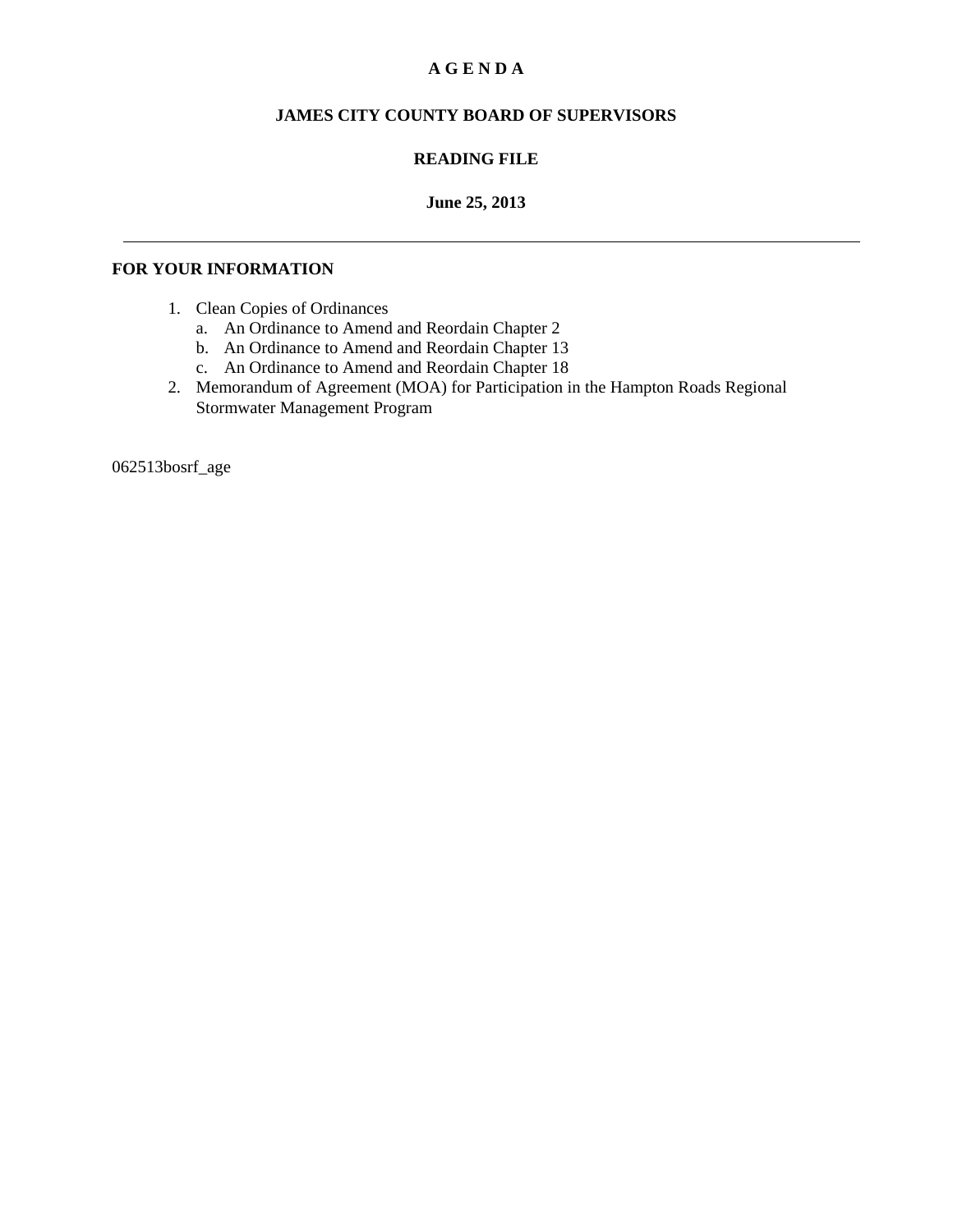#### ORDINANCE NO.\_\_\_\_\_\_\_\_

# AN ORDINANCE TO AMEND AND REORDAIN CHAPTER 2, ADMINISTRATION, OF THE CODE OF THE COUNTY OF JAMES CITY, VIRGINIA, BY AMENDING SECTION 2-4, ELECTION PRECINCTS AND POLLING PLACES ESTABLISHED.

BE IT ORDAINED by the Board of Supervisors of the County of James City, Virginia, that Chapter 2, Administration, is hereby amended and reordained by amending Section 2-4, Election precincts and polling places established.

#### Chapter 2. Administration

#### **Sec. 2-4. Election precincts and polling places established.**

(a) Pursuant to authority contained in the Code of Virginia, Chapter 24.2, the precincts and their respective polling places for the county are hereby created and established as set forth in this section.

(b) The precincts for each election district and the polling place for each precinct shall be set forth below:

*Berkeley Election District 01*:

Precinct 0101 – Jamestown High School polling place.

Precinct 0102 – Clara Byrd Baker Elementary School polling place.

Precinct 0103 – Matoaka Elementary School polling place.

*Jamestown Election District 02*:

Precinct 0201 – Legacy Hall polling place.

Precinct 0202 – James City-Williamsburg Community Center polling place.

Precinct 0203 – Greensprings Chapel polling place.

Precinct 0204 – James City-Williamsburg Community Center polling place.

*Powhatan Election District 03*:

Precinct 0301 – Hornsby Middle School polling place.

Precinct 0302 – Lafayette High School polling place.

Precinct 0303 – Toano Middle School polling place.

Precinct 0304 – Warhill High School polling place.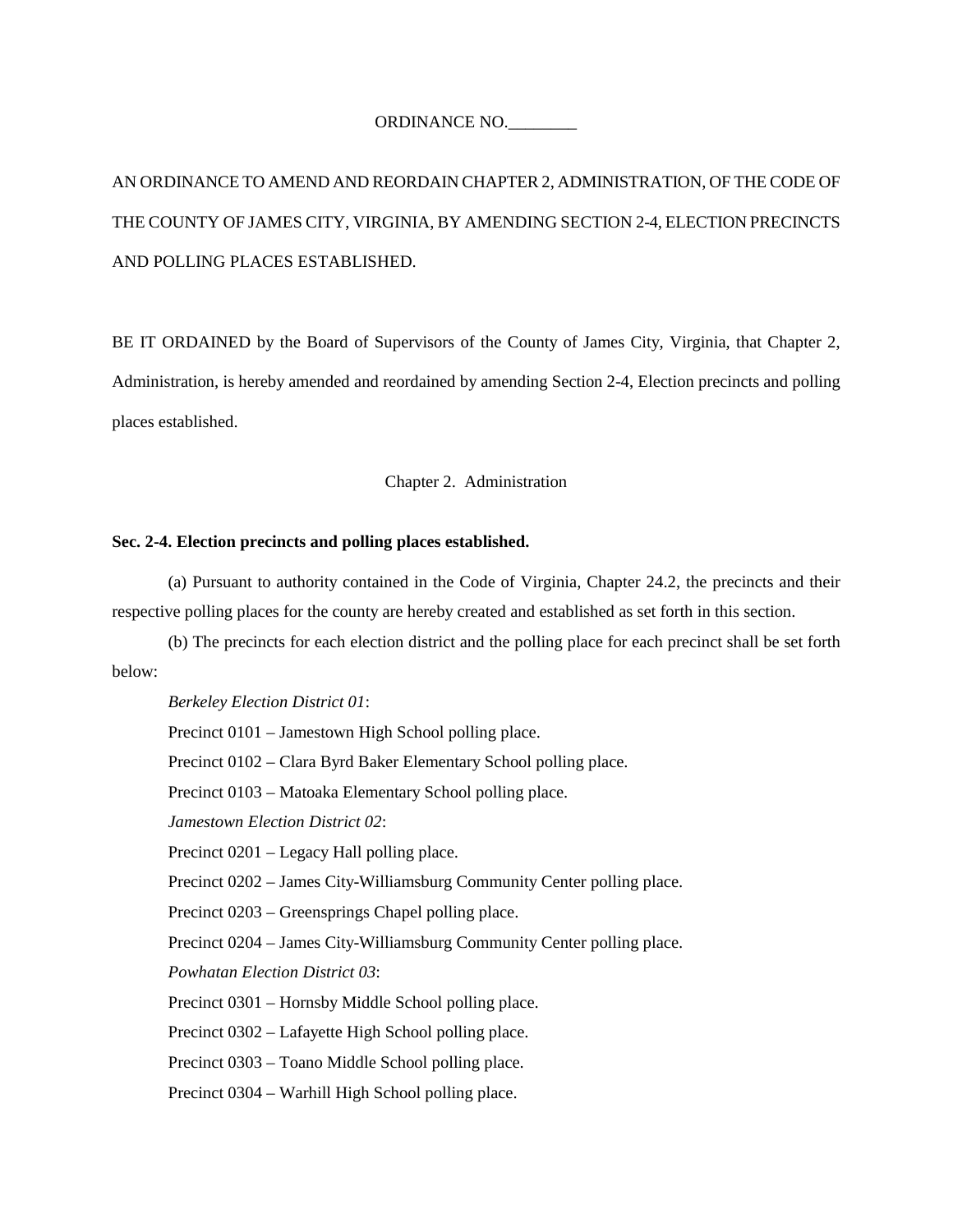#### *Stonehouse Election District 04*:

Precinct 0401 – Hickory Neck Episcopal Church polling place. Precinct 0402 – Norge Elementary School polling place. Precinct 0403 – Stonehouse Elementary School polling place. *Roberts Election District 05*: Precinct 0501 – James River Elementary School polling place. Precinct 0502 – Mt. Gilead Baptist Church polling place. Precinct 0503 – Grace Baptist Church polling place.

Precinct 0504 – Rawls Byrd Elementary School polling place

StonehouseA\_ord-Final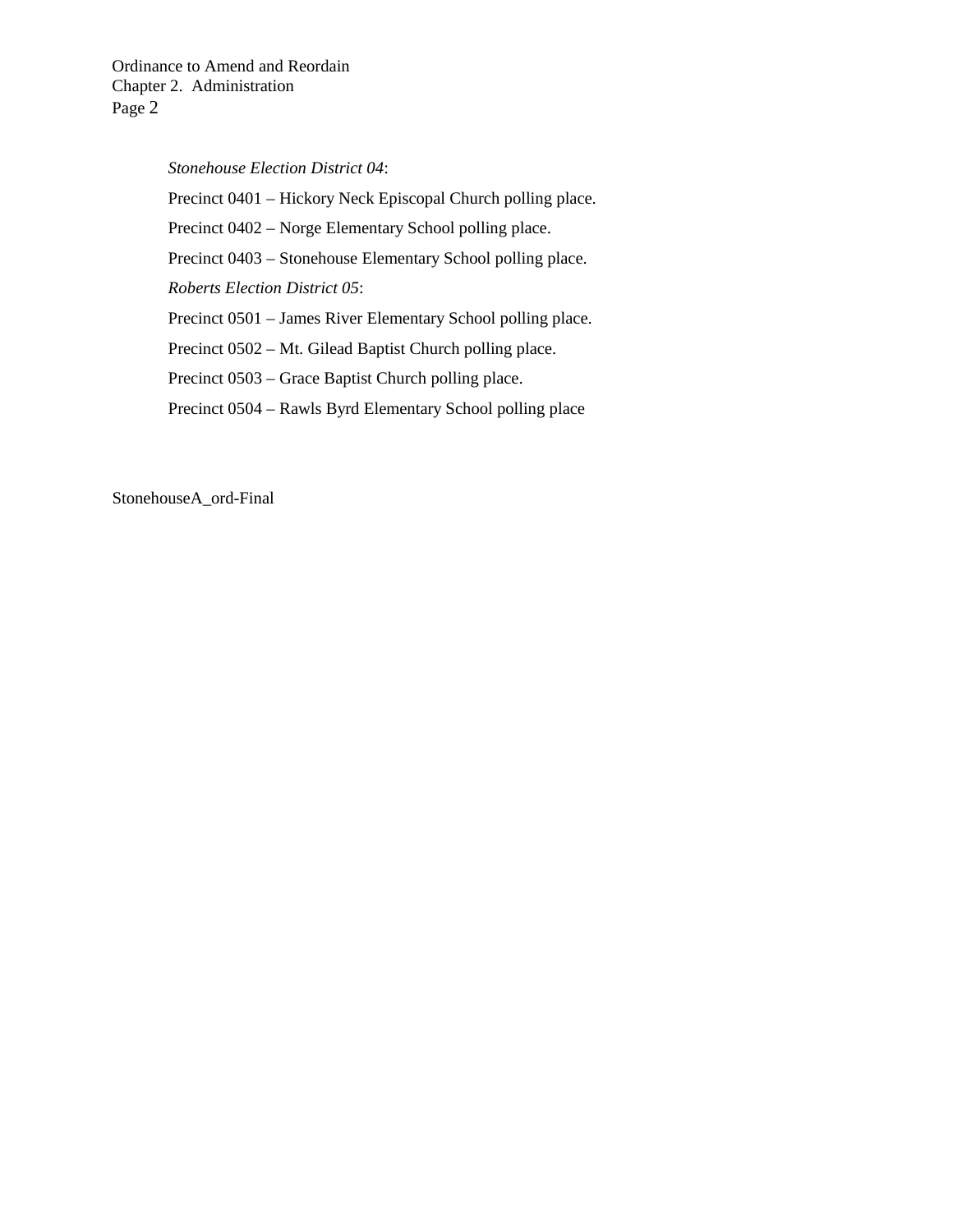#### ORDINANCE NO. \_\_\_\_\_\_

AN ORDINANCE TO AMEND AND REORDAIN CHAPTER 13, MOTOR VEHICLES AND TRAFFIC OF THE CODE OF THE COUNTY OF JAMES CITY, VIRGINIA, BY AMENDING ARTICLE I, IN GENERAL, SECTION 13-7, ADOPTION OF STATE LAW; AND ARTICLE II, DRIVING AUTOMOBILES ETC., WHILE INTOXICATED OR UNDER THE INFLUENCE OF ANY DRUG, SECTION 13-28, ADOPTION OF STATE LAW, GENERALLY.

BE IT ORDAINED by the Board of Supervisors of the County of James City, Virginia, that Chapter 13, Motor Vehicles and Traffic, is hereby by amended and reordained by amending Section 13-7, Adoption of state law; and Section 13-28, Adoption of state law, generally.

Chapter 13. Motor Vehicles and Traffic

Article I. In General

#### **Sec. 13-7. Adoption of state law.**

(a) Pursuant to the authority of section 46.2-1313 of the Code of Virginia, as amended, all of the provisions and requirements of the laws of the state contained in title 46.2 of the Code of Virginia, as amended, and in force on July 1, 2013, except those provisions and requirements the violation of which constitutes a felony, and those provisions and requirements which by their very nature can have no application to or within the county, are hereby adopted and incorporated in this chapter by reference and made applicable within the county. Such provisions and requirements are hereby adopted, mutatis mutandis, and made a part of this chapter as fully as though set forth at length herein, and it shall be unlawful for any person within the county to violate or fail, neglect or refuse to comply with any provision of title 46.2 of the Code of Virginia which is adopted by this section; provided, that in no event shall the penalty imposed for the violation of any provision or requirement hereby adopted exceed the penalty imposed for a similar offense under title 46.2 of the Code of Virginia.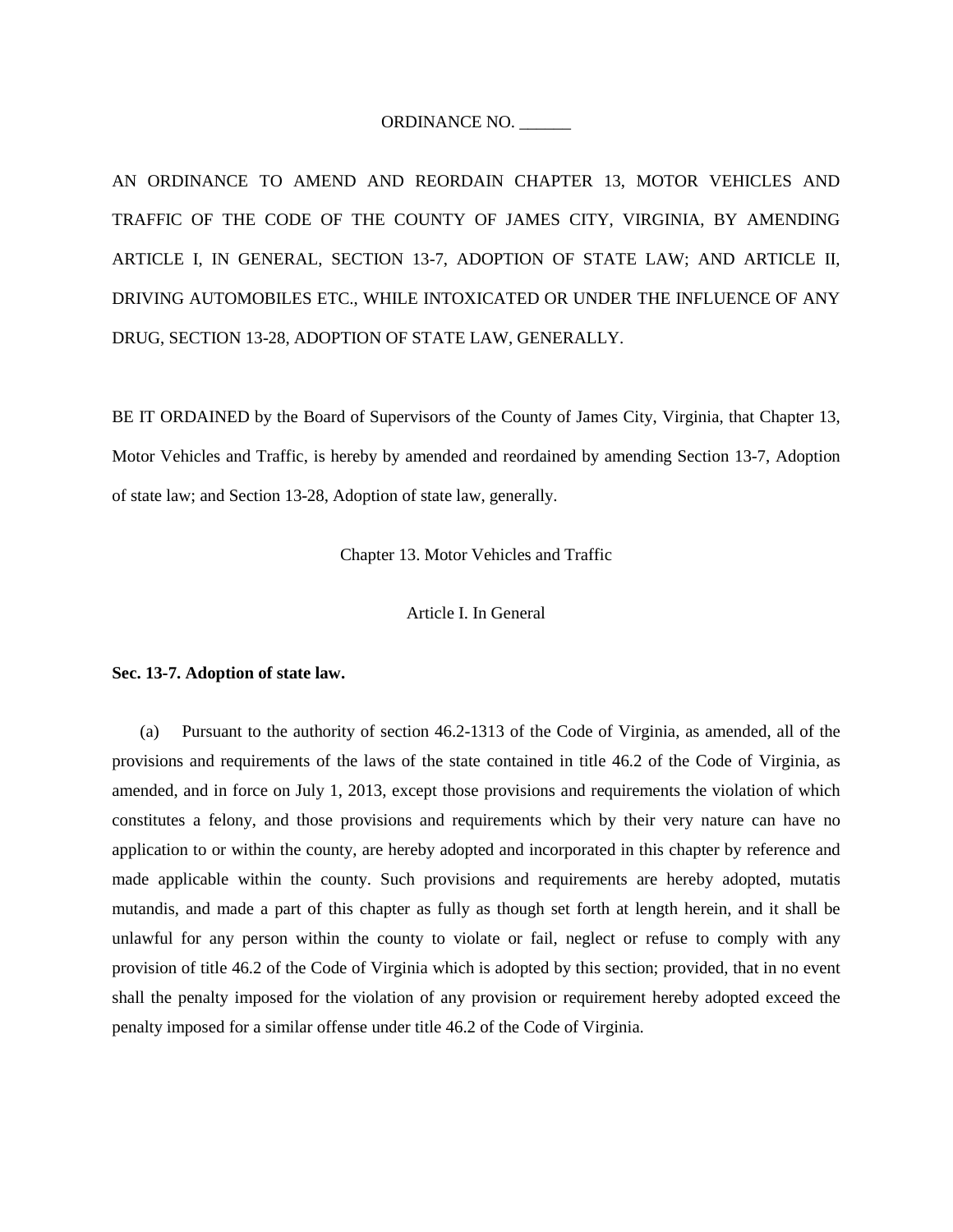Ordinance to Amend and Reordain Chapter 13. Motor Vehicles and Traffic Page B

(b) It is the intent of the board of supervisors that all future amendments to sections of the Code of Virginia incorporated by reference in the provisions of this article be included in this article automatically upon their effective date, without formal amendment of this article by the board of supervisors.

**State law reference**-Authority to adopt state law on the subject, Code of Va., § 46.2-1313.

Article II. Driving Automobiles, Etc., While Intoxicated or Under the Influence of any Drug

#### **Sec. 13-28. Adoption of state law, generally.**

Article 9 (section 16.1-278 et seq.) of chapter 11 of title 16.1 and article 2 (section 18.2-266 et seq.) of chapter 7 of title 18.2, Code of Virginia, as amended and in force July 1, 2013*,* are hereby adopted and made a part of this chapter as fully as though set out at length herein. It shall be unlawful for any person within the county to violate or fail, neglect or refuse to comply with any section of the Code of Virginia as adopted by this section

**State law reference-**Authority to adopt state law on the subject, Code of Va., § 46.2-1313.

Chp13-DUIAmd\_ord-Final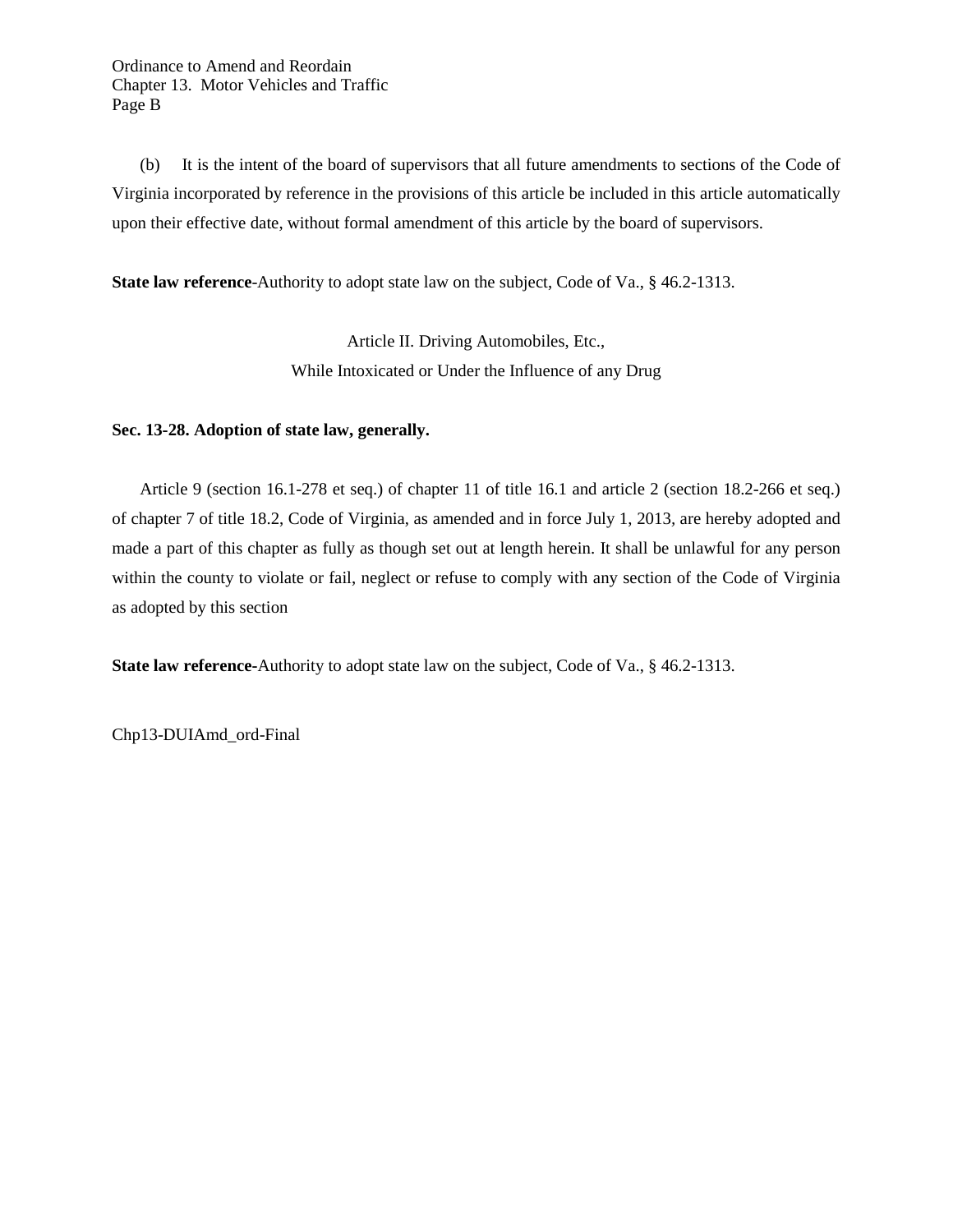### ORDINANCE NO. \_\_\_\_\_\_\_\_

AN ORDINANCE TO AMEND AND REORDAIN CHAPTER 18, SOLICITATION FOR NONCHARITABLE PURPOSES OF THE CODE OF THE COUNTY OF JAMES CITY, VIRGINIA, BY AMENDING SECTION 18-3, PERMIT-APPLICATION GENERALLY, SECTION 18-4, STANDARDS FOR GRANTING; ISSUANCE OR DENIAL, SECTION 18-5, SAME – APPLICANT'S PHOTOGRAPH, REFERENCES AND FINGERPRINTS, AND SECTION 18-12, PERMIT DENIAL; APPLICATION FOR RELIEF.

BE IT ORDAINED by the Board of Supervisors of the County of James City, Virginia, that Chapter 18, Solicitation for Noncharitable Purposes, is hereby amended and reordained by amending Section 18-3, Permit-Application generally, Section 18-4, Standards for granting, issuance or denial, Section 18-5, Same – Applicant's photograph references and fingerprints, and Section 18-12, Permit denial, application for relief.

#### **Chapter 18**

#### **SOLICITATION FOR NONCHARITABLE PURPOSES**

#### **Sec. 18-3. Permit-Application generally.**

(a) An application for a permit required by this chapter shall be made to the James City County Police Department. Such application shall be sworn to and filed with the James City County Police Department at least 15 days prior to the time at which the permit applied for shall become effective. The application shall contain the following information, or in lieu thereof, a detailed statement of the reasons why such information cannot be furnished:

- (1) The name, address or headquarters of the person applying for the permit.
- (2) If the applicant is not an individual, the names and addresses of the applicant's principal officers and managers and a copy of the resolution, if any, authorizing such solicitation, certified to as a true and correct copy of the original by the office having charge of the applicant's records.
- (3) The make, model and license plate of any vehicle used in conducting the solicitation.
- (4) The kinds of goods, wares, merchandise offered for sale and whether such applicant, upon any such order obtained, will demand, accept or receive payment or deposit of money in advance of final delivery.
- (5) The period of time the applicant wishes to solicit to take orders in the county, giving the preferred dates for the beginning and ending of such solicitation.
- (6) The names and addresses of the person who will be in direct charge of conducting the solicitation and the names of all promoters connected or to be connected with the proposed solicitation.
- (7) An outline of the method or methods to be used in conducting the solicitation.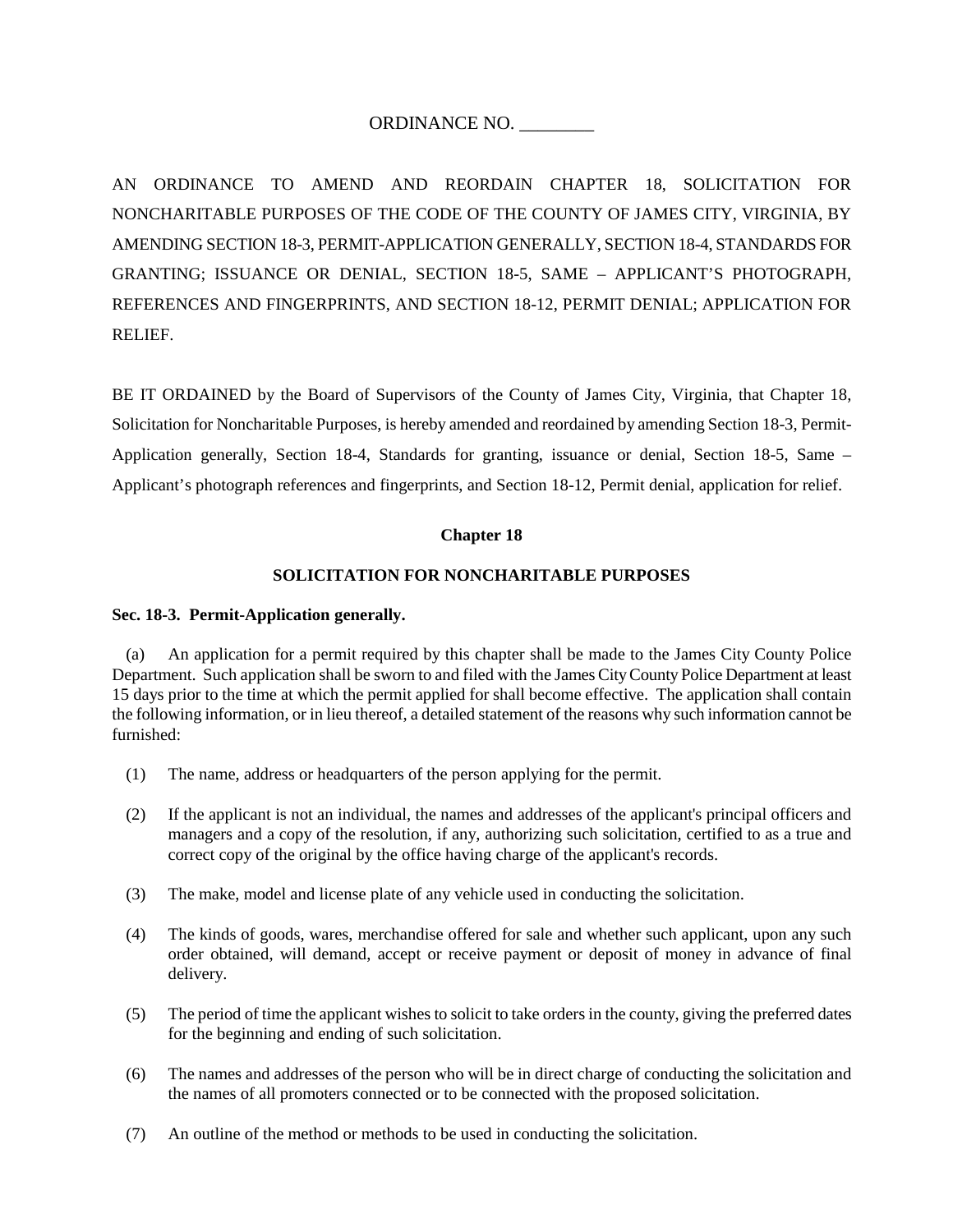- (8) A statement to the effect that, if a permit is granted, it will not be used or represented in any way as an endorsement by the county, or by any department or officer thereof.
- (9) A statement as to whether the applicant has ever been convicted of a felony or a misdemeanor involving moral turpitude and, if so, under what circumstances.
- (10) Such other information as may be reasonably required by the James City County Police Department in order to determine the kind and character of the proposed solicitation and whether such solicitation is in the interest of and not inimical to the public welfare.

(b) If, while any application is pending, or during the term of any permit granted thereon, there is any change in fact, policy, or method that would alter the information given in the application, the applicant shall notify the administrator in writing thereof within 24 hours after such change.

#### **Sec. 18-4. Standards for granting; issuance or denial.**

- (a) A certificate of registration shall be granted unless the James City County Police Department finds:
- (1) That the criminal record of the applicant shows that he has been convicted (including pleas of nolo contendere and forfeitures) of a crime involving moral turpitude or of a felony.
- (2) That the applicant has been convicted (including pleas of nolo contendere and forfeitures) of more than one misdemeanor, excluding motor vehicle code violations.
- (3) That the applicant has made a false, fraudulent or misleading material statement in his application.
- (4) That the applicant has been convicted (including pleas of nolo contendere and forfeitures) of a violation of the laws of any jurisdiction relating to selling, vending, soliciting, peddling, hawking or canvassing.
- (5) That the applicant has been convicted of a crime involving a fraud upon any person, whether or not such fraud was perpetrated in the course of his conducting a solicitation activity.

(b) The James City County Police Department shall file in its office, for public inspection, and shall serve upon the applicant, by registered mail, a written statement of facts and his decision upon each application.

#### **Sec. 18-5. Same - Applicant's photograph, references and fingerprints**.

(a) All applications for a permit under this chapter shall be accompanied by a photograph of the applicant, and two written references as to his, or their, good character; the photograph shall have been taken within 60 days of submitting application and shall be attached to the application.

(b) All applicants for a permit under this chapter shall be fingerprinted by the James City County police department, which department shall send the prints to the Federal Bureau of Investigation for checking.

#### **Sec. 18-12. Permit denial; application for relief.**

(a) Upon denying a permit applied for under this chapter, the James City County Police Department shall promptly notify the permit applicant.

(b) Within five days after receiving notification that the application for a permit to solicit under this chapter has been denied, the applicant may file a written request for a hearing on the application before the board of supervisors, together with written exceptions to the findings of fact upon which the James City County Police Department based the denial. Upon the filing of such a request, the board of supervisors shall fix a time and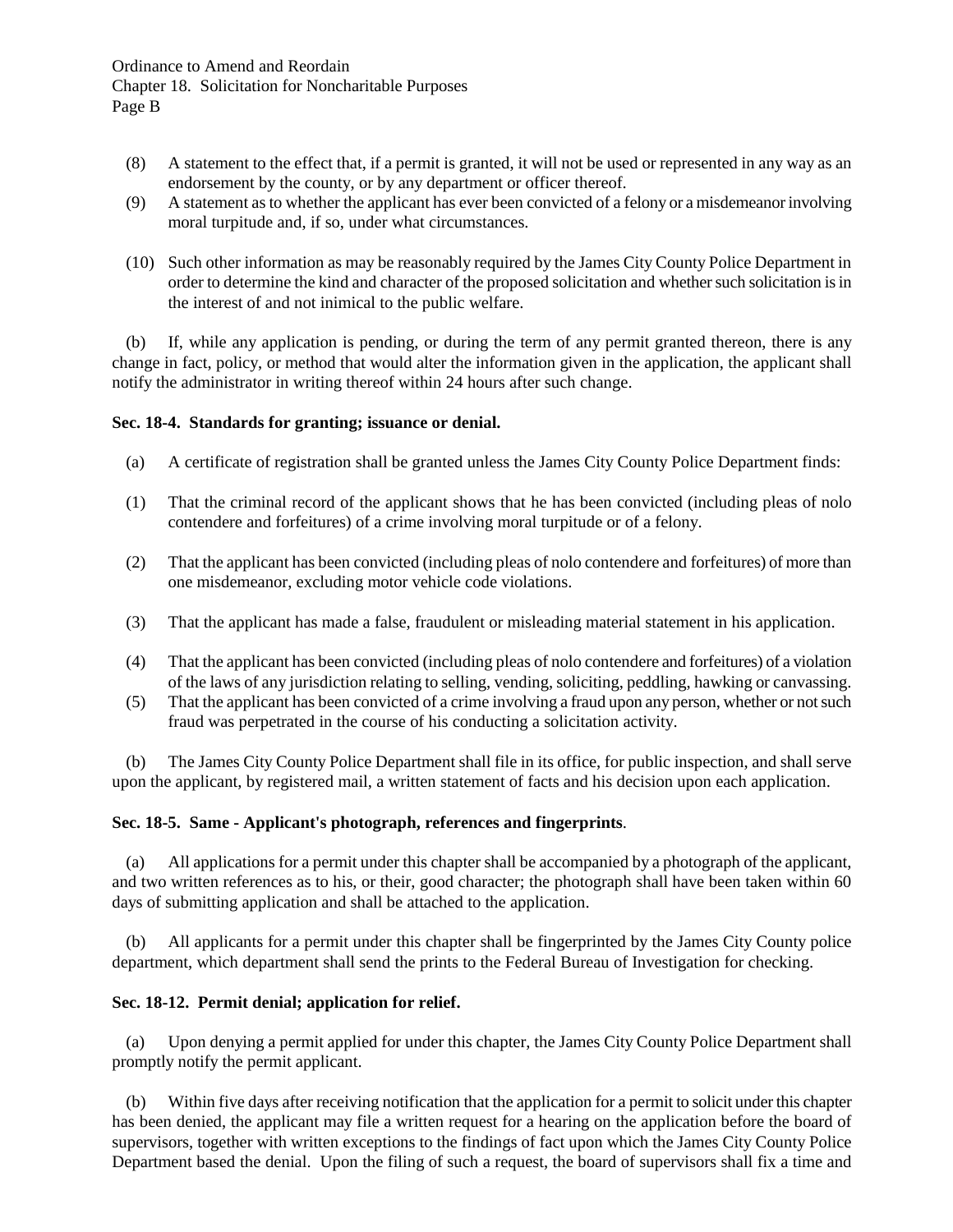Ordinance to Amend and Reordain Chapter 18. Solicitation for Noncharitable Purposes Page C

place for the hearing and shall notify the applicant thereof. The hearing shall be held within 30 days after the request is filed. At the hearing, the applicant may present evidence in support of the application. Any interested person may, in the discretion of the board of supervisors, be allowed to participate in the hearing and present evidence in opposition to or support of the application.

(c) Within 21 days after the conclusion of the hearing provided for in subsection (b), the board of supervisors shall either grant or deny the application for a permit.

Chp18-NonCha\_ord-Final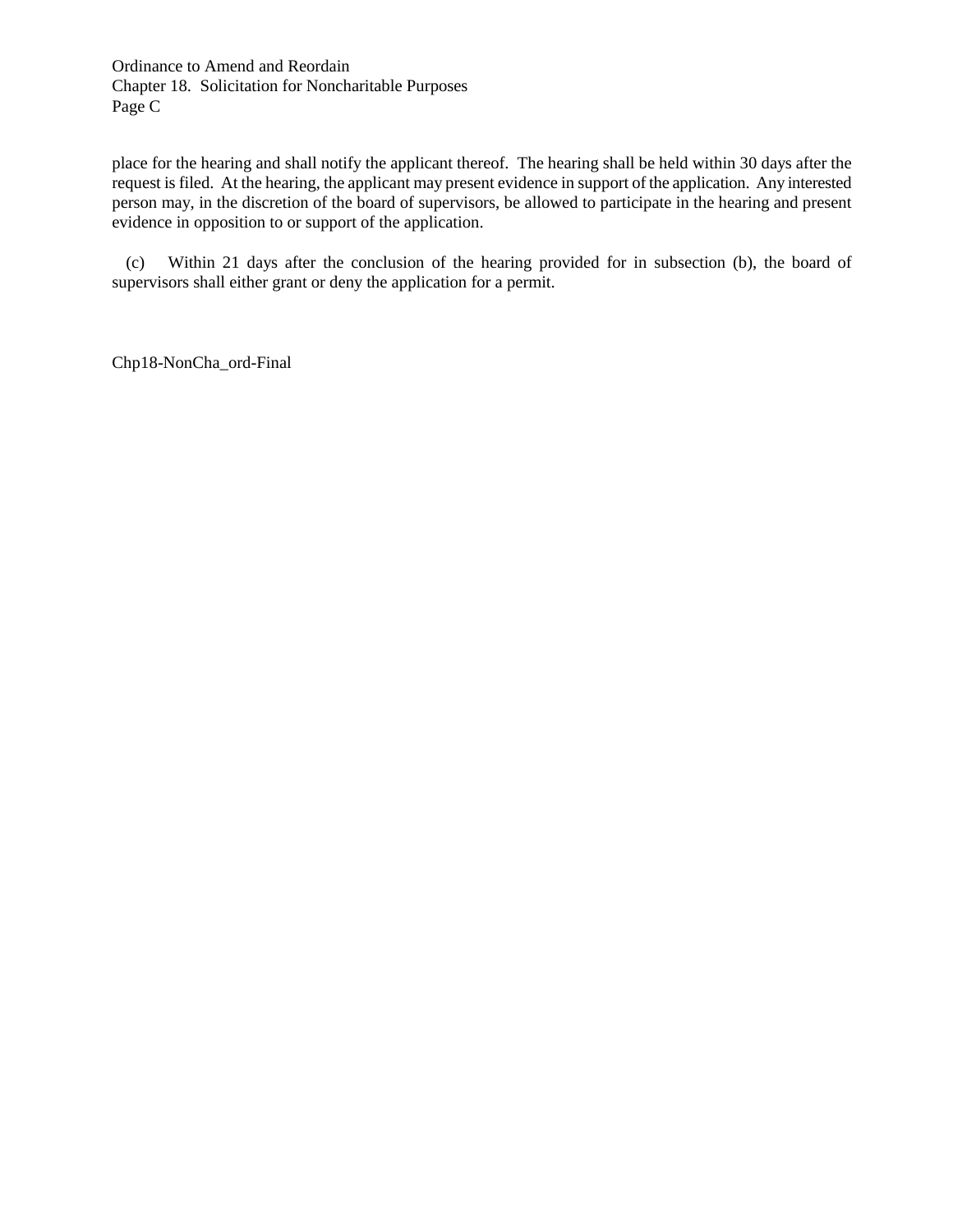### **MEMORANDUM OF AGREEMENT ESTABLISHING THE HAMPTON ROADS REGIONAL STORMWATER MANAGEMENT PROGRAM**

**WHEREAS**, Section 15.2-4200 of the Code of Virginia enables local governments to establish Planning District Commissions; and

**WHEREAS**, the eighteen local governments that are signatories to this Agreement have acted, in accordance with Section 15.2-4200 of the Code of Virginia, to establish the Hampton Roads Planning District Commission (HRPDC); and

**WHEREAS**, the HRPDC has been requested and has undertaken various studies to support local government stormwater management programs, including compliance with Virginia Stormwater Management Program (VSMP) Municipal Separate Storm Sewer (MS4) Permits; and

**WHEREAS**, the signatory local governments have requested the HRPDC to administer and coordinate a regional stormwater management program; and

**WHEREAS**, pursuant to the Clean Water Act, the U.S. Environmental Protection Agency (EPA) has promulgated implementing regulations, 40 Code of Federal Regulations Part 122, which established the National Pollutant Discharge Elimination System (NPDES) Permits for Municipal Separate Storm Sewer System (MS4) Discharges; and

**WHEREAS**, pursuant to the Virginia Stormwater Management Act, 10.1-603.1, et. seq. of the Code of Virginia, 1950 As Amended, the Board of Soil and Water Conservation has promulgated implementing regulations 4 VAC 50-60, et. seq., which establish the requirements that localities obtain permits for their MS4 discharges; and,

**WHEREAS**, the majority of the eighteen signatory local governments are required by their MS4 permits to conduct certain activities, including reporting on their discharges, conducting public information and education programs, and certain other activities; and

**WHEREAS**, the Water Quality Monitoring and Reporting Act and implementing regulations promulgated by the State Water Control Board establish requirements for the preparation of Total Maximum Daily Load (TMDL) Implementation Plans, which apply to activities conducted by localities in general as well as activities conducted in implementing MS4 permit requirements; and,

**WHEREAS**, the Chesapeake Bay Preservation Act and the Virginia Erosion and Sediment Control Law and implementing regulations also establish stormwater management requirements that govern one or more of the eighteen signatory local governments; and,

**WHEREAS**, sixteen local governments and the HRPDC executed the Memorandum of Agreement Establishing the Hampton Roads Regional Stormwater Management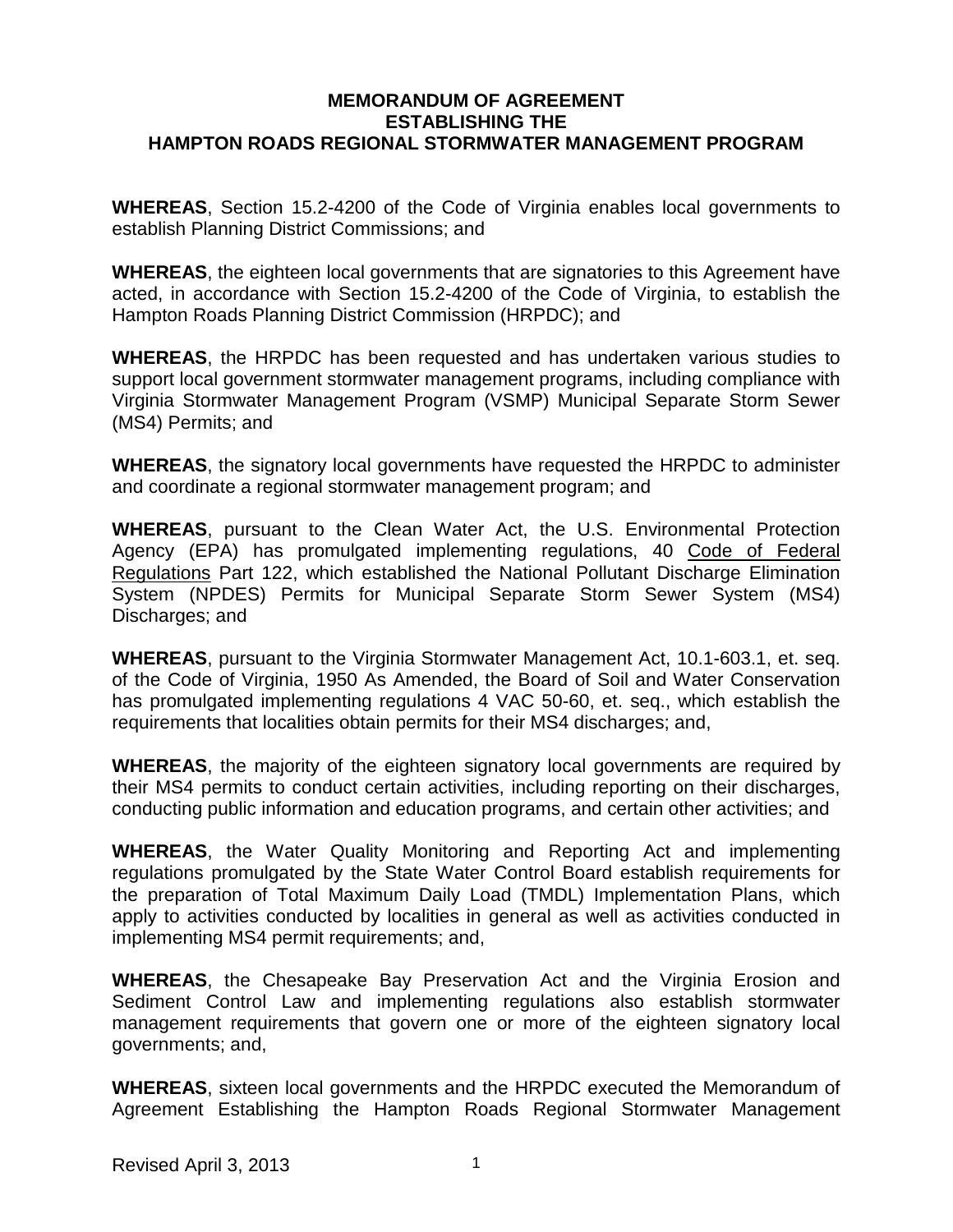Program on September 5, 2003 and that Agreement expired on December 31, 2007; and,

WHEREAS, eighteen local governments and the HRPDC executed the Memorandum of Agreement Establishing the Hampton Roads Regional Stormwater Management Program on March 6, 2008 and that Agreement expires on June 30, 2013,

**NOW THEREFORE**, the signatory parties enter into the following Agreement.

This Memorandum of Agreement entered into this first day of July 2013, among and between the eighteen local governments in Hampton Roads and the HRPDC, establishes and maintains the Hampton Roads Regional Stormwater Management Program.

# **BASIC PREMISES**

All local governments in Hampton Roads operate stormwater management programs.

The Cities of Chesapeake, Hampton, Newport News, Norfolk, Portsmouth and Virginia Beach received VPDES Permits in 1996. Those permits, which were renewed in 2001, govern the discharges from their MS4s to waters of the state and impose certain operational and reporting requirements on those systems. In 2005, these permits were converted to VSMP permits. These permits must be renewed on a five (5) year basis and the localities applied for renewed permits in 2005. Localities continue to operate programs under administratively continued permits. Permit renewals are expected in 2014.

The Cities of Poquoson, Suffolk and Williamsburg and the Counties of Gloucester, Isle of Wight, James City, and York were all identified by the EPA as requiring VPDES permits under Phase II of the MS4 regulations. Those localities that operate MS4s obtained VPDES permits in March 2003. Those permits also imposed certain operational and reporting requirements on those systems. In 2005, these permits were converted to VSMP permits. These permits must be renewed on a five (5) year basis with the next renewal planned for 2013.

Although Gloucester County was initially identified by the EPA as requiring a Phase II MS4 permit, it was subsequently determined that permit coverage for Gloucester County was not required.

The City of Franklin, the Counties of Gloucester, Southampton and Surry and the Towns of Smithfield and Windsor are governed by stormwater management requirements established under the Virginia Stormwater Management Act and the Virginia Erosion and Sediment Control Law. The Chesapeake Bay Preservation Act also governs Gloucester and Surry Counties and the Towns of Smithfield and Windsor.

As of July 1, 2014, all localities must develop stormwater management programs that meet the minimum requirements established in the Virginia Stormwater Management Act. The Virginia Stormwater Management Act imposes operational and reporting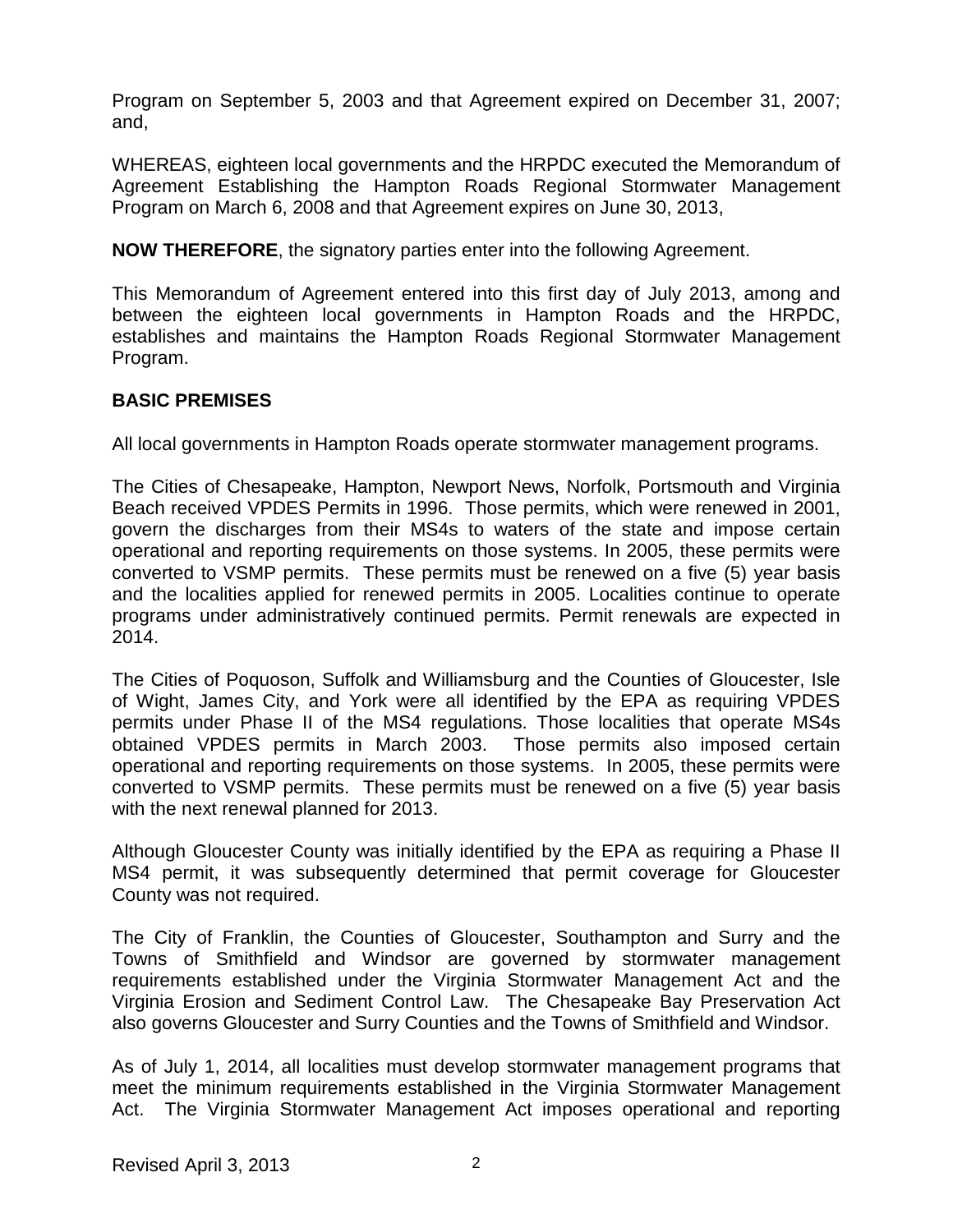requirements on all localities that are required to implement stormwater management programs.

The local governments are interested in managing stormwater in a manner which protects and does not degrade waters of the state and which meets locally established quality of life goals and objectives. The Clean Water Act and the VSMP require that stormwater quantity and quality be managed to the maximum extent practicable.

In carrying out their stormwater management responsibilities, the aforementioned local governments have developed a consensus on regional goals to guide the operation of their stormwater management programs. Initially, approved by the HRPDC at its Executive Committee Meeting of September 15, 1999, they are:

- 1. Manage stormwater quantity and quality to the maximum extent practicable (MEP)
	- Implement best management practices (BMP) and retrofit flood control projects to provide water quality benefits.
	- Support site planning and plan review activities.
	- Manage pesticide, herbicide and fertilizer applications.
- 2. Implement public information activities to increase citizen awareness and support for the program.
- 3. Meet the following needs of citizens:
	- Address flooding and drainage problems.
	- Maintain the stormwater infrastructure.
	- Protect waterways.
	- Provide the appropriate funding for the program.
- 4. Implement cost-effective and flexible program components.
- 5. Satisfy MS4 stormwater permit requirements:
	- Enhance erosion and sedimentation control.
	- Manage illicit discharges, spill response, and remediation.

This Agreement establishes the administrative framework, which will be used by the local governments in Hampton Roads to address certain stormwater management requirements under the above-cited state and federal laws and regulations.

Eighteen local governments in the Hampton Roads Region will be participants in and signatories to the Agreement.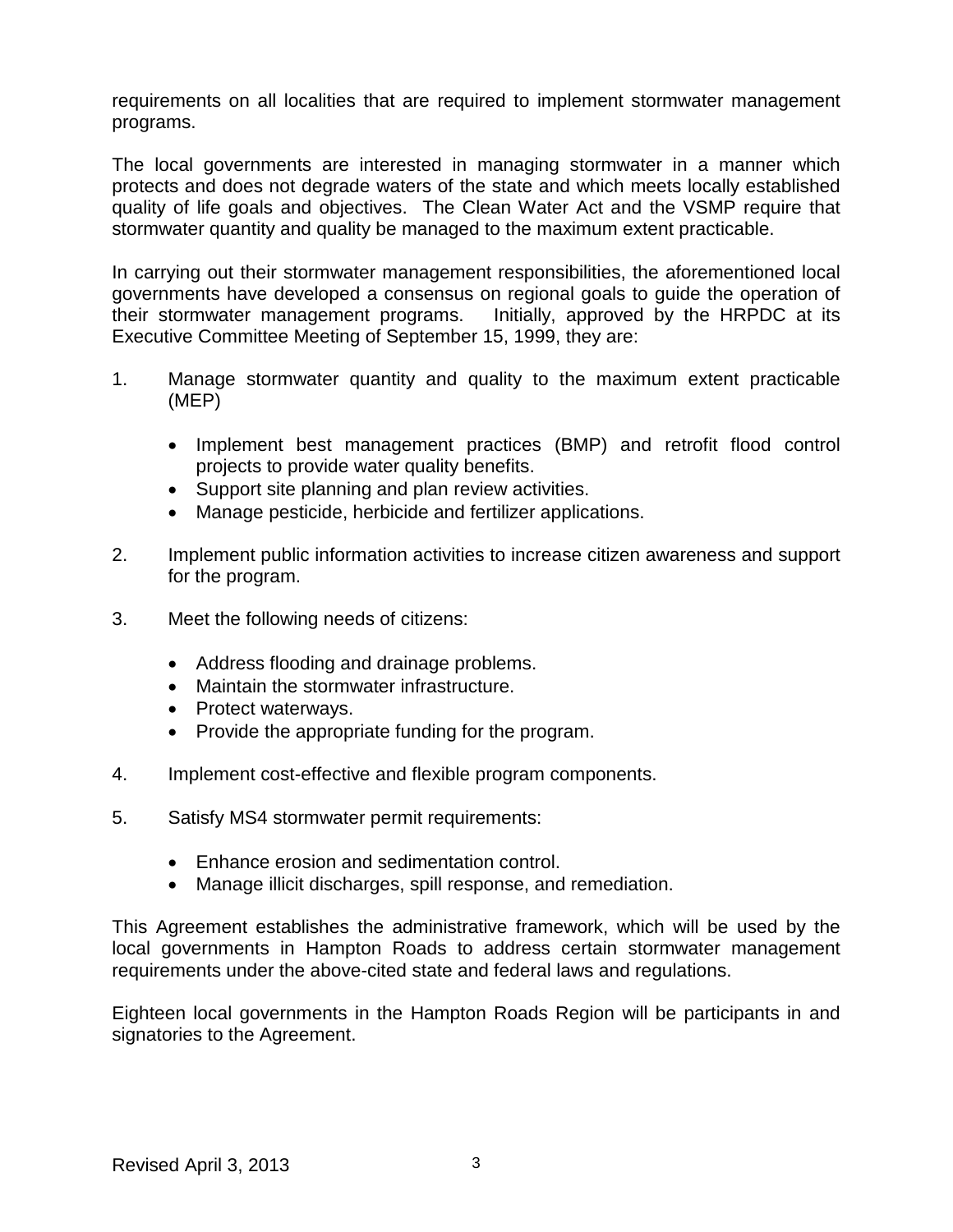# **HRPDC RESPONSIBILITIES**

Under the terms of this Agreement, the HRPDC staff is responsible for the following:

- Provide technical support and policy analysis related to stormwater and water quality issues to local government staff.
- Provide the necessary administrative, technical and clerical resources to support program activities in order to ensure that the MS4 permit-holding cities and counties meet applicable stormwater management requirements.
- Prepare an annual work program and budget for the Hampton Roads Regional Stormwater Management Program. The annual work program will be incorporated into the HRPDC Unified Planning Work Program and the annual budget will be incorporated into the HRPDC budget.
- Assist the signatories in coordinating reporting on stormwater related activities to other state and federal agencies to ensure that program requirements are met in a cost-effective manner, which minimizes duplicative reporting and the administrative burden on the signatories.
- Conduct a regional stormwater education program. This will include public education activities and may include outreach to specific economic sectors and groups. The stormwater education subcommittee of askHRGreen.org will be responsible for guiding the development of original materials, including publications, media advertising and promotional items. This may also include development of locality-specific materials or coordination of bulk purchases. The stormwater education subcommittee of askHRGreen.org will coordinate with HRPDC staff on the educational and outreach components of the Hampton Roads Regional Stormwater Management Program.
- Develop and conduct a regional training program for municipal employees, contractors, civic leaders and other interested parties. The training program will emphasize stormwater management, pollution prevention and permit issues.
- Respond equitably and in a timely fashion to requests from all signatory local governments for technical assistance. The time frame for responses will be based on experience, the complexity of individual requests and the overall work load of program staff.
- Provide other technical support, as requested, to the signatory local governments.
- Upon request from one or more participating localities, conduct technical studies to support compliance by the localities with MS4 permit requirements and VSMP program requirements.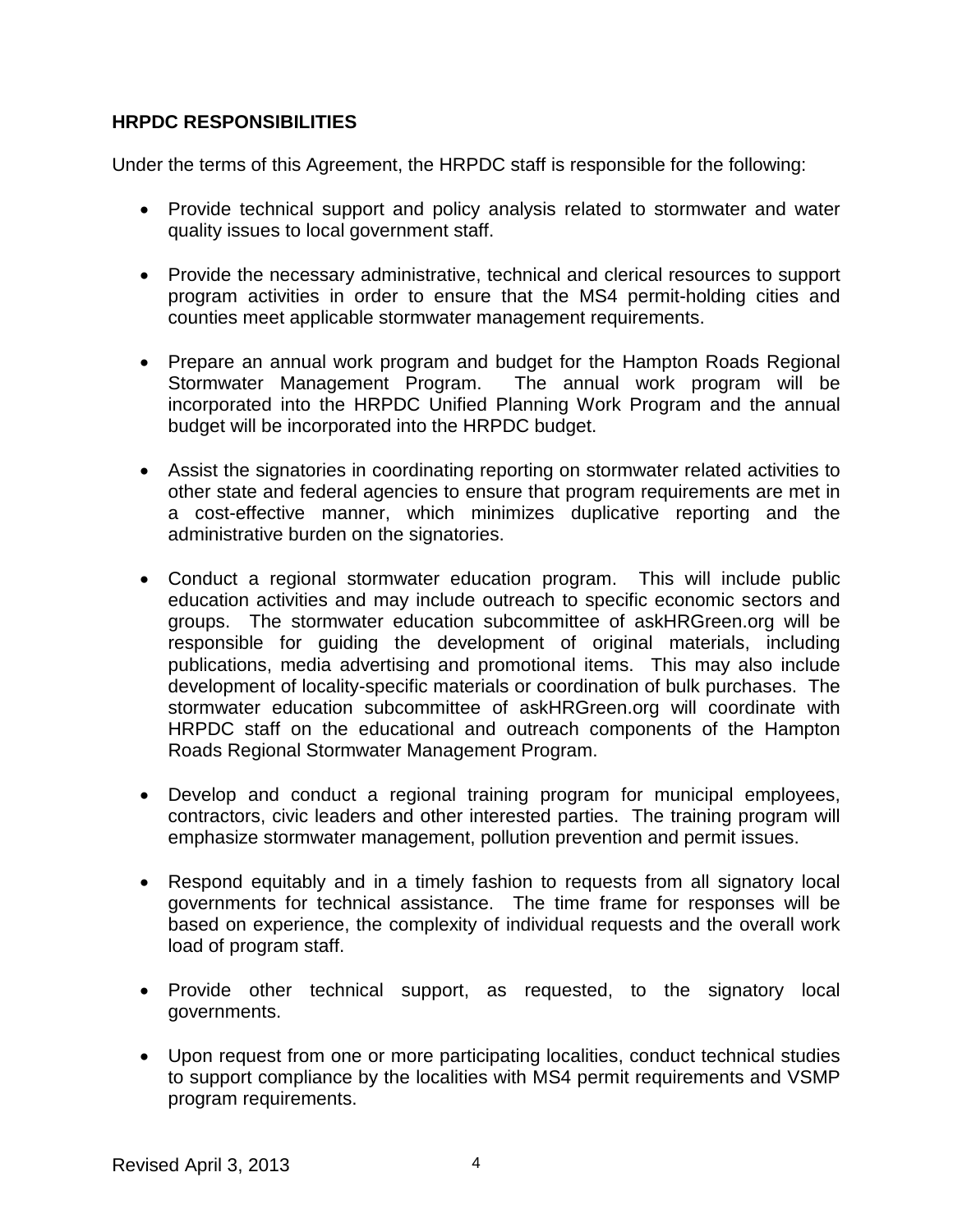- Facilitate development of multi-jurisdictional management plans for shared watersheds, as requested.
- Take steps, in conjunction with the signatory local governments, to obtain financial support for program activities from outside sources, including state, federal and private grants, to the extent that this may be accomplished without creating a conflict of interest, as determined by the signatory local governments.
- Contract with and manage consultants, including both private firms and academic institutions, to support the regional program, including provision of requested services to local governments in excess of the common program elements.
- Represent the Hampton Roads Regional Stormwater Management Program at federal, state, regional and local governmental, civic, professional and political organizations, agencies, and committees.
- Provide technical and administrative support, as appropriate, to those localities that are required to develop stormwater management programs to meet VSMP requirements, but that are not required to obtain MS4 permits for their stormwater discharges.
- Prepare annual program reports, or components thereof, which comply with the provisions of the MS4 permits and stormwater management programs of the signatory localities.
- Facilitate local government involvement in TMDL studies being prepared through the Virginia Department of Environmental Quality and EPA and facilitate preparation of TMDL Implementation Plans for impaired waters in the Hampton Roads Region as requested.
- Prepare an annual report of activities undertaken through the Hampton Roads Stormwater Management Program. This report will include summaries of related activities undertaken on a cooperative basis by the signatories.
- Identify state and federal regulatory actions that may affect local government stormwater programs, serve on regulatory advisory panels (RAPs) as necessary, conduct policy analysis, and develop policy recommendations on behalf of the HRPDC.
- Coordinate the compilation of regional data for MS4 permit annual reports to the appropriate regulatory authority.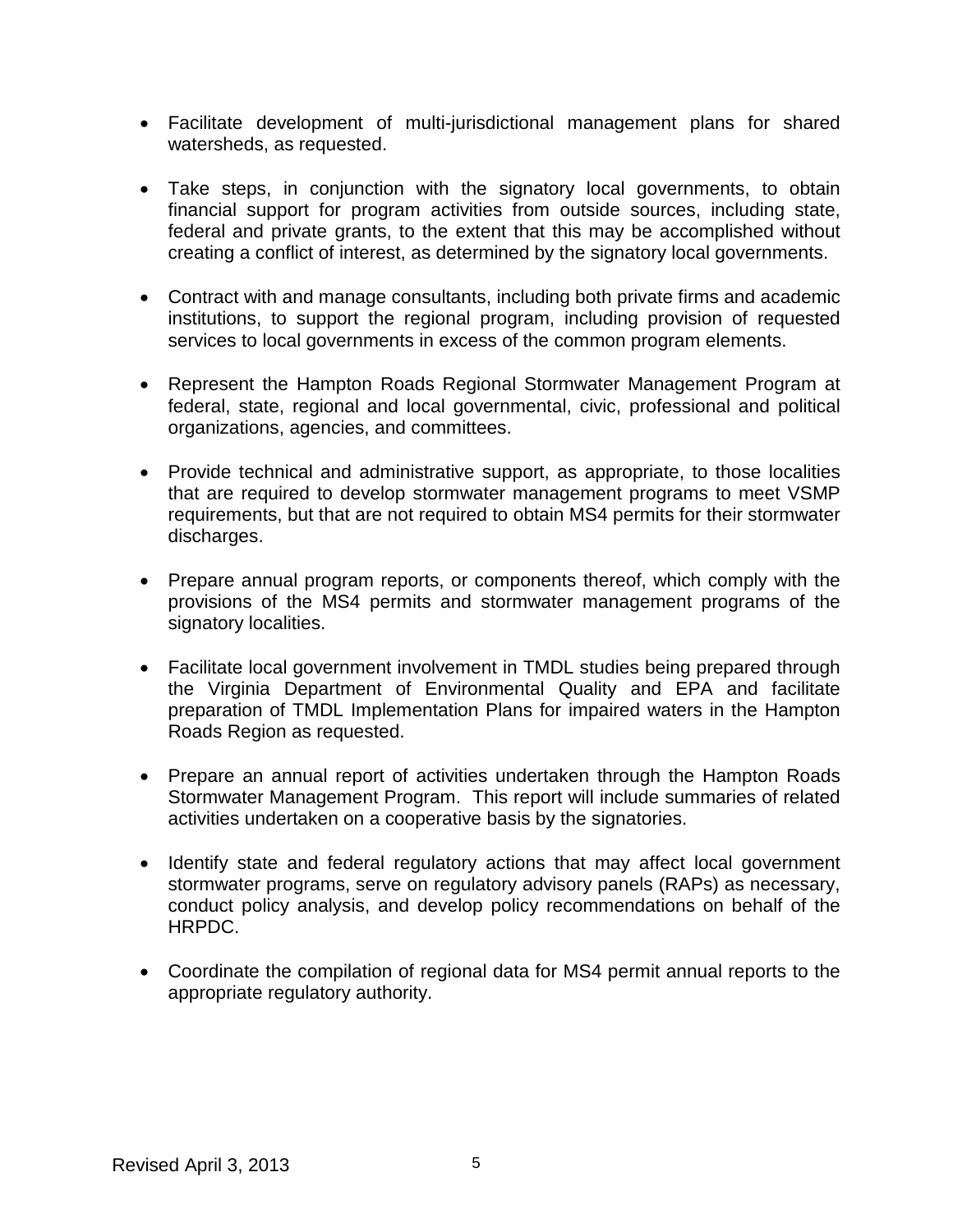# **LOCAL GOVERNMENT RESPONSIBILITIES**

Under the terms of the Agreement, the signatory local governments are responsible for the following:

- Appoint one voting member and alternates, as appropriate, to the Regional Environmental Advisory Committee to represent the local government stormwater and water quality related concerns. Generally, the voting representative should be the MS4 permit or program administrator.
- Appoint a representative and alternates, as appropriate, to the stormwater education subcommittee of askHRGreen.org.

Provide, in a timely fashion, all locally generated data required by their MS4 permits and such other data as may be necessary to accomplish locally requested services.

- Provide timely technical review of HRPDC analyses and conclusions.
- Participate in regional efforts to conduct public outreach and education activities in regard to the state's TMDL study process and efforts to develop TMDL Implementation Plans for impaired waters lying within the locality or within watersheds that include the locality.
- Provide input on regulatory issues to HRPDC staff and serve on RAPs or provide input to the regional RAP representative as appropriate.
- Support HRPDC efforts to obtain additional funding to support the regional programs, to the extent that this may be accomplished without creating a conflict of interest, as determined by the signatory local governments.
- Provide annual funding to support the agreed-upon regional program.

# **METHOD OF FINANCING**

Program costs will be allocated on a pro-rata basis among the local governments. Annual costs will be allocated according to a formula reflecting the local share of regional population. Costs for additional projects or services will be allocated based on a formula developed by the HRPDC staff and approved by the HRPDC with the concurrence of the signatory local governments. The most current estimate of population developed by the Weldon Cooper Center for Public Service/Virginia Employment Commission will be used as the population base for allocating program costs. Local contributions may be adjusted on an annual basis to reflect program experience and projected program expenditures necessary to satisfy permit requirements and local needs. A locality will not be assessed for any services which it refuses in writing.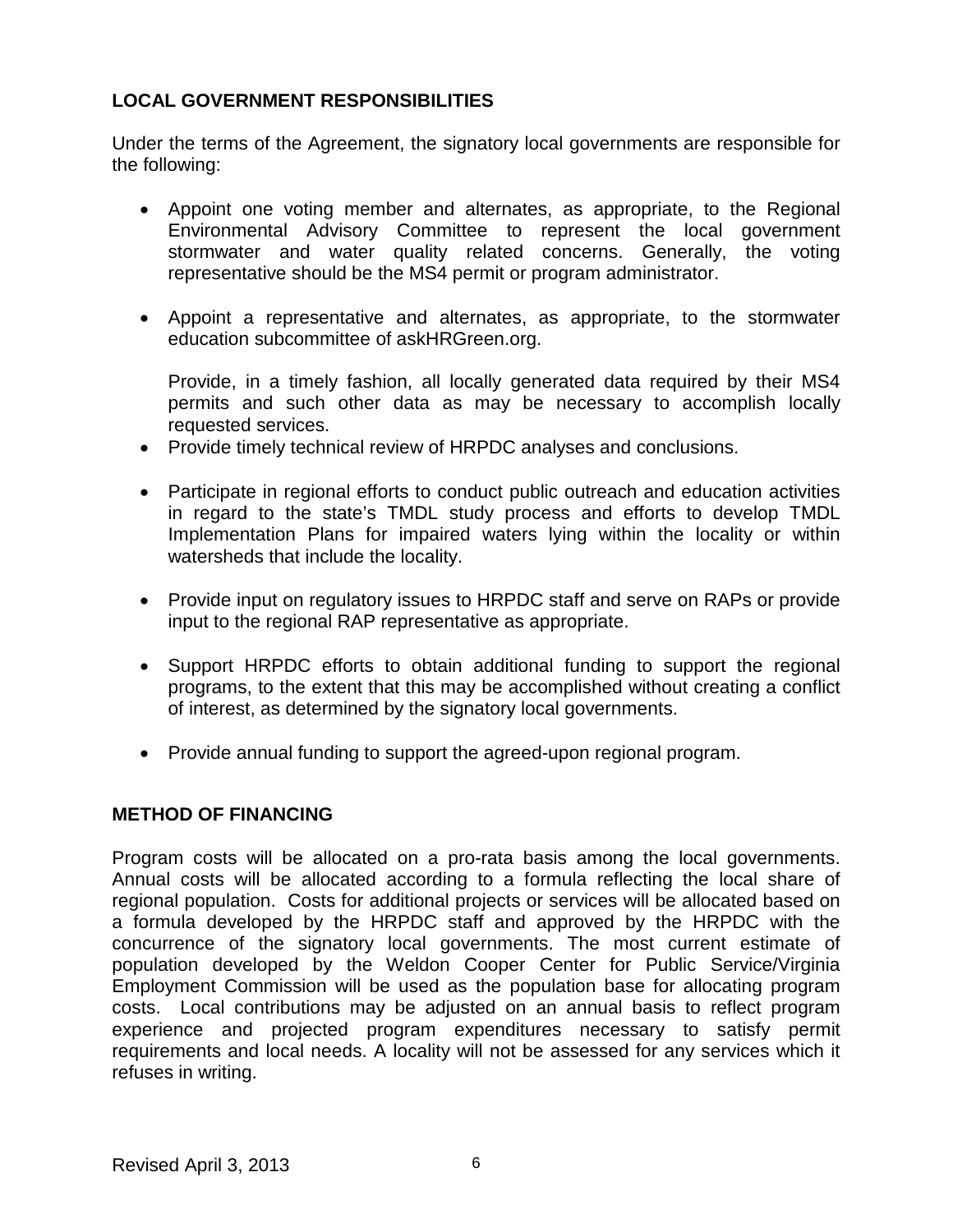Individual local governments may request specific services from the HRPDC, which are in excess of the program elements common to all participants. The cost of such services will be borne by the requesting locality or localities.

Financial support from other entities, such as state and federal agencies, and the private sector, may be sought and obtained to support the activities of the Hampton Roads Regional Stormwater Management Program , to the extent that this may be accomplished without creating a conflict of interest, as determined by the signatory local governments..

# **AVAILABILITY OF FUNDS**

Performance by the HRPDC of its responsibilities under this Agreement is subject to the availability of funding from the signatory local governments. Failure of the local governments to provide the necessary funding to support these activities will constitute a Notice to Modify or Terminate the Agreement.

# **MODIFICATIONS**

Modifications to this Memorandum of Agreement must be submitted in writing, approved by the HRPDC, and accepted by all signatories.

### **DURATION AND TERMINATION**

This Agreement will have a term of five years, extending from the date of full execution of the renewed Agreement by the signatories or June 30, 2013, whichever occurs last through June 30, 2018. To conform to local government charter and Virginia Code requirements, the funding provisions of this Agreement will be subject to annual appropriations.

No later than January 1, 2018, the signatories will institute a formal reevaluation of the Hampton Roads Regional Stormwater Management Program. This reevaluation will serve as the basis for appropriate modification of the Agreement and the Hampton Roads Regional Stormwater Management Program.

Any signatory may terminate its participation in the Hampton Roads Regional Stormwater Management Program by written Notice To Terminate to all other parties. Such termination will be effective with the start of the following Fiscal Year. Depending upon the terms of individual VSMP permits, termination of participation in the Hampton Roads Regional Stormwater Management Program in the middle of a permit term may result in changes to permit conditions and require renegotiation of the individual locality's VSMP permit from the state (Virginia Department of Conservation and Recreation).

# **OWNERSHIP OF PROPERTY**

It is not the intent of the signatories that the Memorandum of Agreement will result in the purchase, ownership, leasing, holding or conveying of any real property.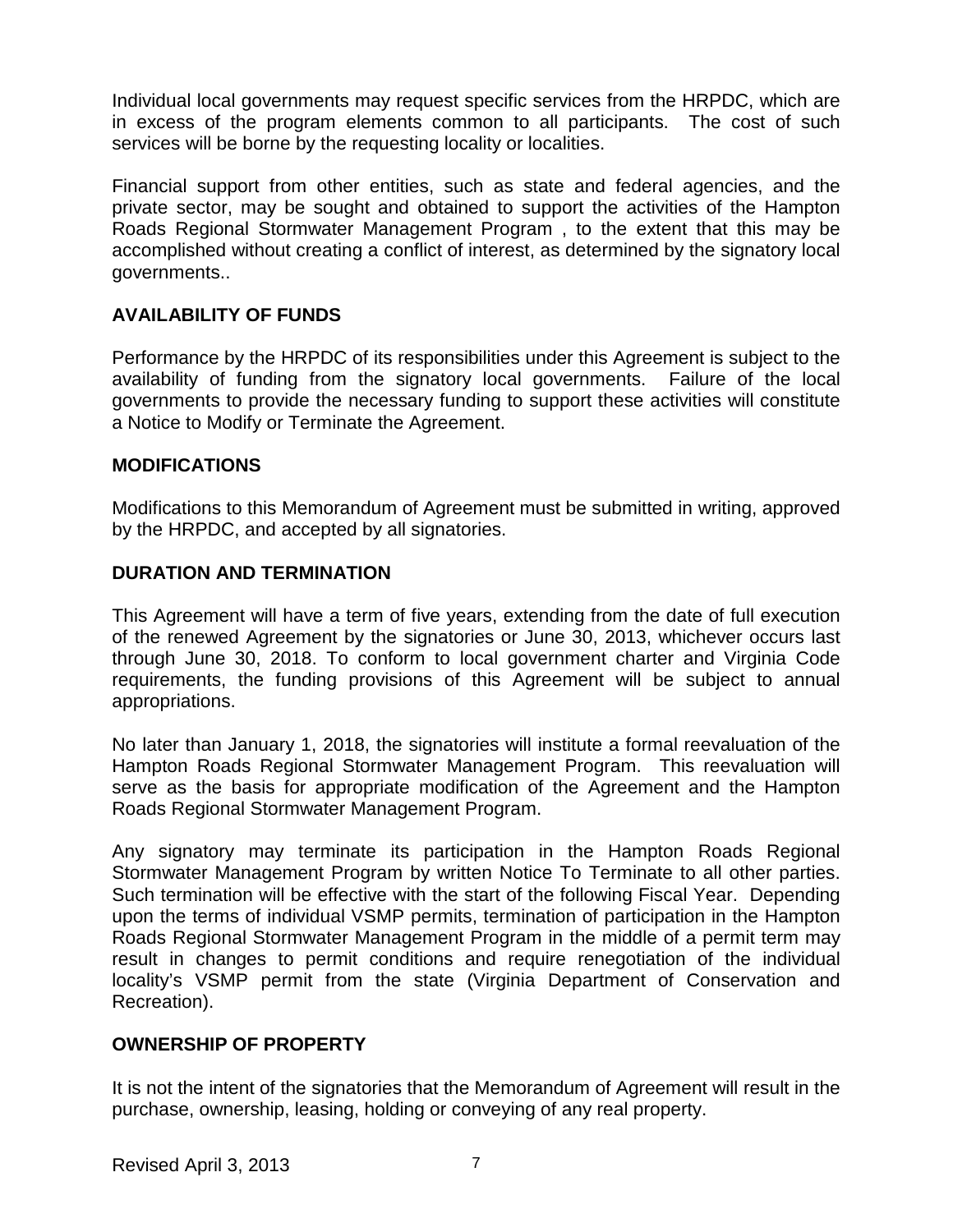# **INDEMNITY**

It is the intent of the signatories that no signatory will be held liable for any damage or associated penalties caused by or associated with the failure of any other signatory to discharge its duties or to exercise due diligence in discharging its duties under this Agreement, and that no signatory, by entering this Agreement, waives any defenses or immunities available to it at law, including, but not limited to, those set forth in Section 15.2-970 of the Code of Virginia.

It is the intent of the signatories that no signatory will be held liable for any damage or associated penalties caused by or associated with the failure of any other signatory to comply with the terms and conditions of the signatory's VSMP permit.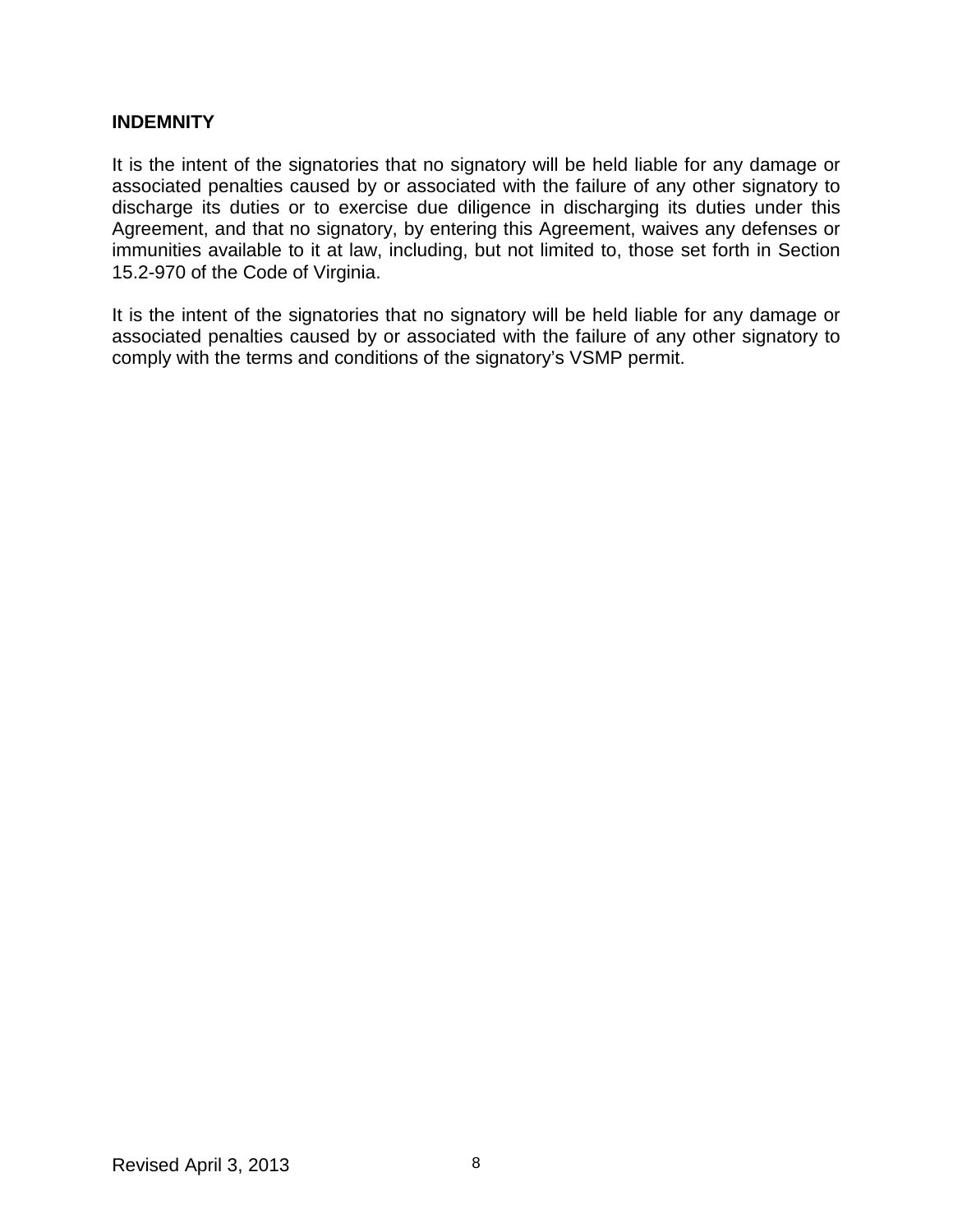# **LIST OF SIGNATORIES**

Signature pages will be signed in counterparts.

CITY OF CHESAPEAKE

CITY OF FRANKLIN

GLOUCESTER COUNTY

CITY OF HAMPTON

ISLE OF WIGHT COUNTY

JAMES CITY COUNTY

CITY OF NEWPORT NEWS

CITY OF NORFOLK

CITY OF POQUOSON

CITY OF PORTSMOUTH

SOUTHAMPTON COUNTY

CITY OF SUFFOLK

SURRY COUNTY

CITY OF VIRGINIA BEACH

CITY OF WILLIAMSBURG

YORK COUNTY

TOWN OF SMITHFIELD

TOWN OF WINDSOR

# HAMPTON ROADS PLANNING DISTRICT COMMISSION

This listing of participants will be followed by individual signature pages.